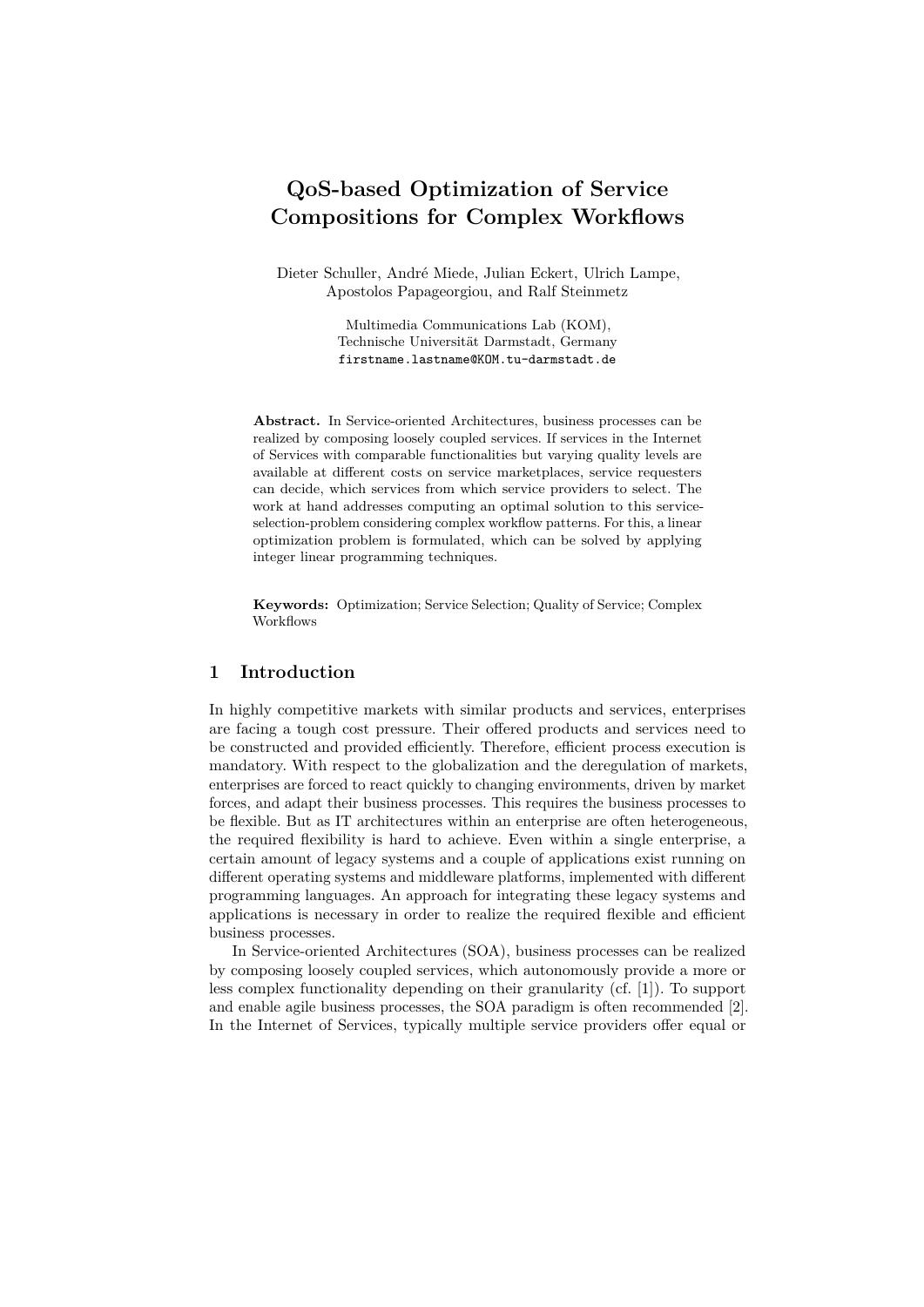rather similar services regarding the services' functionalities at different Quality of Service (QoS) levels and at different costs on service marketplaces. This gives enterprises the opportunity to select those services which meet their business and QoS requirements best. The problem of selecting appropriate services which meet specified QoS and cost conditions and restrictions for business processes – the service-selection-problem – is well known in the literature and has been discussed recently by several authors [3–5]. An optimal selection of services and their invocation results in an efficient business process execution. Therefore, the work at hand addresses the computation of an optimal solution to the serviceselection-problem for complex workflows by formulating a linear optimization problem, which can be solved optimally by applying integer linear programming (ILP) [6]. It extends our approach in [7] by taking recursive interlacings of these patterns into account.

The rest of this work is structured as follows. In Section 2, we distinguish our approach from related work in this field. The considered workflow patterns and the applied system model is depicted in Section 3. An approach for recursively interlacing the required QoS aggregation functions is discussed in Section 4. In Section 5, the computation of an optimal execution plan taking recursive workflow pattern interlacings into account is addressed. Finally, in Section 6, conclusions are drawn and future work is discussed.

## **2 Related Work**

A lot of work has been done regarding the service-selection-problem. Several authors propose and implement heuristic solutions to this problem [3,8,9]. Further, also tree-based algorithms are proposed in [4]. Here, the complex workflow is transformed into a tree-like execution structure (BPTree) based on the alignment of the considered workflow patterns. An optimal solution to the service-selectionproblem is proposed in [10, 11]. The respective authors solve this problem for complex workflows by unfolding arbitrary cycles and computing optimal execution plans for each possible path in the complex workflow, thereby formulating and solving a linear optimization problem using ILP solely for sequential workflows.

This is overcome in the work at hand, as (in our approach) the knowledge of all possible execution paths is not necessary in advance. Our aim is to describe and implement an approach that enables the computation of an optimal solution to the service-selection-problem for complex workflows without considering each execution path separately and for recursive interlacings of these patterns, which – to the best of our knowledge – has not been addressed in the literature so far. Thus, we create a sort of benchmark, enabling other (heuristic) approaches to evaluate their achieved solution quality without having to calculate the optimal solution with brute force algorithms (checking out the whole solution space) but by (simply) applying ILP. In case, scalability issues are foregrounded, the heuristic solution method proposed in [12] can be applied to our approach.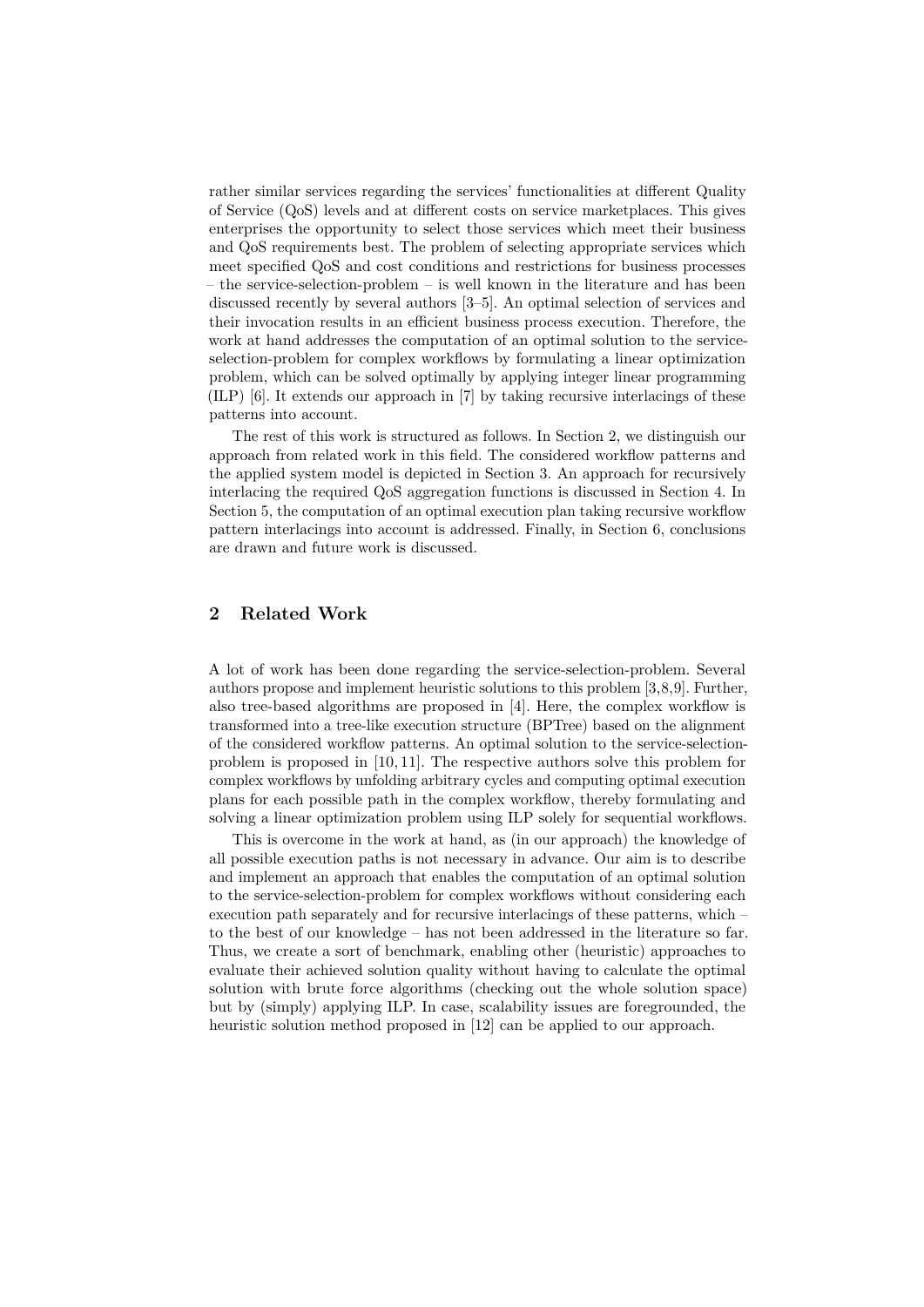#### **3 System Model**

In order to formulate the mentioned linear optimization problem – consisting of an objective function and a set of process conditions – in Section 5, we present the applied system model in this section. Thereby, an abstract business process (written, e.g., in Business Process Modeling Notation – BPMN) consisting of *n* abstract process steps respectively tasks (we will use these terms synonymously) is assumed. In the work at hand, the process steps may be arraged according to the workflow patterns *sequence*, *parallel split* (AND-split), *synchronization* (AND-join), *exclusive choice* (XOR-split), *simple merge* (XOR-join), which are described in [13]. Additionally, the *simple loop* pattern (cf. [14]) is considered. Besides concatenating these patterns, they can be interlaced recursively to create complex workflows respectively complex business processes. An example for such a complex workflow is given in Figure 1. The process steps in this figure are abbreviated with *PS*.



Fig. 1: Example Workflow

The set of all tasks is labeled with *I*,  $i \in I = \{1, ..., n\}$ . Each task is accomplished by exactly one service  $j \in J_i = \{1, ..., m_i\}$ . The decision-variables  $x_{ij} \in \{0,1\}$  state, whether service *j* is selected for task *i* or not. As QoS parameters, we take execution time *e* (the time it takes to execute the service), costs *c* (costs for the invocation of a service), reliability *r* (the probability that the service successfully executes), and throughput *d* (number of parallel service invocations) into account. These parameters – in fact, even a subset of these parameters – are sufficient to cover the aggregation types summation, multiplication and min/max-operator, so that the integration of further QoS parameters into the optimization problem is straightforward. The respective restrictions (bounds) are labeled with  $b_{[index]}$ . We further consider a pay-per-use pricing model.

When it comes to branchings, we define the set *L* of paths *l* as  $l \in L$  $\{1, ..., l^* \}$ . Thus, *l* represents the respective path number within a branching. To make this clear, we refer to Figure 1. After a successful execution of  $PS<sub>1</sub>$ , the following AND-split branches into three paths  $l$  (so  $L = \{1, 2, 3\}$ ), beginning with  $PS_2$ ,  $PS_8$ ,  $PS_{12}$ . The set  $IW_L \subseteq I$  represents the set of tasks within a branching and  $IW_l \subseteq IW_L$  the set of tasks within path  $l \in L$ . The remaining tasks (not located within a branching) are covered in the set  $IS = I \setminus (IW_l | l \in L)$ . The parameter  $p_l$  indicates the probability that path  $l$  is executed. We thereby assume  $\sum_{l \in L} p_l = 1$ .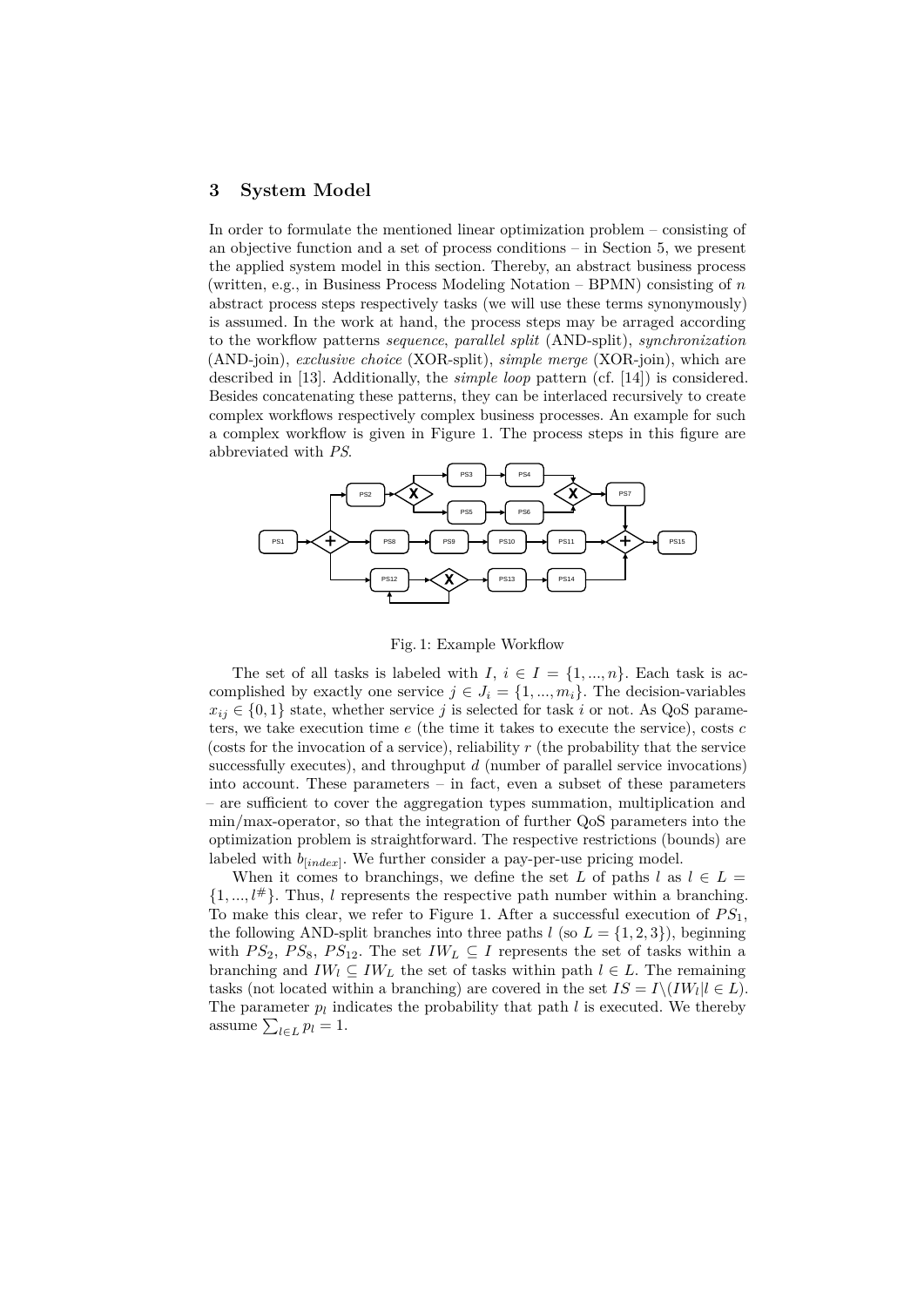#### **4 Recursive Workflow Pattern Interlacing**

In order to formulate the optimization problem, it is necessary to aggregate the considered QoS parameters and to restrict them to their respective process conditions. Referring to our work in [7], we propose the aggregation functions in Table 1 to address the workflow patterns mentioned in Section 3.

|                | Sequence                                    | $AND-split/-join$                                                                      | $XOR-split/-join$                                                           |
|----------------|---------------------------------------------|----------------------------------------------------------------------------------------|-----------------------------------------------------------------------------|
| e              | $e_{ij}x_{ij}$<br>$i \in IS \; j \in J_i$   | $e_{ij}x_{ij}$<br>max(<br>$l \in L$<br>$i \in \overline{IW}_l$ $j \in J_i$             | $p_l$<br>$e_{ij}x_{ij}$<br>$i \in I W_l \; j \in J_i$<br>$l \in L$          |
| $\overline{c}$ | $c_{ij}x_{ij}$<br>$i \in IS \; j \in J_i$   | $c_{ij}x_{ij}$<br>$l \in L$ $i \in I W_l$ $j \in J_i$                                  | $c_{ij}x_{ij}$<br>$l \in L$<br>$i \in I W_l \; j \in J_i$                   |
| r              | $r_{ij}x_{ij}$<br>$i \in IS \; j \in J_i$   | $\mathbf{1}$ $\mathbf{1}$<br>$r_{ij}x_{ij}$<br>$l \in L$ $i \in I W_l$ $j \in J_i$     | $r_{ij}x_{ij}$<br>$l \in L$<br>$i \in I W_I$ $j \in J_i$                    |
| $\overline{d}$ | $d_{ij}x_{ij}$<br>$i \in IS$<br>$i \in J_i$ | $\min(\min)$<br>$d_{ij}x_{ij})$<br>$l \in L$ $i \in I W_l$ $\overleftarrow{j \in J_i}$ | min<br>$d_{ij}x_{ij})$<br>$i \in I W_l$ $\overline{j \in J_i}$<br>$l \in L$ |

Table 1: Aggregation Functions

But applying these aggregation functions for the optimization implies a sequential arrangement of the process steps within a split and join (cf. [7]). Therefore, we describe in this section an approach to account for recursive interlacings of workflow patterns to overcome this shortcoming. An example for such an interlacing is given in Figure 1. Here, after the AND-split, the process steps in the path starting with  $PS_2$  are not arranged sequentially. Subsequent to *P S*2, another split and join follows. To cope with this situation, we abstract from the interlacing by creating a "new" service which represents a composition of the services able to realize the respective tasks within the interlacing. Referring to Figure 1, we build a service by loosely coupling the alternative services for *PS*<sub>3</sub>, *PS*<sub>4</sub>, *PS*<sub>5</sub>, *PS*<sub>6</sub> according to the structural arrangement of these process steps in the workflow, i.e., XOR-split with XOR-join. This way, we exchange  $PS_3$ ,  $PS_4$ ,  $PS_5$ ,  $PS_6$  for  $PS_{3456}$  to obtain a sequential arrangement of the "remaining" process steps  $PS_2$ ,  $PS_{3456}$ ,  $PS_7$ . To compute the QoS values of the newly composed service, we introduce variables  $e'_{l}$ ,  $c'_{l}$ ,  $r'_{l}$ ,  $d'_{l}$  (with respect to the considered QoS parameters) and apply the appropriate aggregation functions from Table 1 – depending on the kind of split and join. Regarding Figure 1, we specify  $e'_{l}$ ,  $r'_{l}$ ,  $d'_{l}$  in (1) to (3) –  $c'_{l}$  is specified analogously to  $e'_{l}$  – by applying the respective aggregation functions for XOR-split with XOR-join. Integrating these variables into the optimization problem and performing the described abstraction enables the application of the aggregation functions Table 1 for the optimization.

$$
e'_{l} := \begin{cases} \sum_{l \in L} p_l \sum_{i \in IW_l} \sum_{j \in J_i} e_{ij} x_{ij} & , \text{ if interlacing at path } l \\ 0 & , \text{ else} \end{cases}
$$
(1)

$$
r'_{l} := \begin{cases} \sum_{l \in L} p_l \prod_{i \in IW_l} \sum_{j \in J_i} r_{ij} x_{ij} & , \text{ if interlacing at path } l \\ 1 & , \text{ else} \end{cases}
$$
(2)

$$
d'_{l} := \begin{cases} \sum_{l \in L} p_l \cdot \min_{i \in IW_l} (\sum_{j \in J_i} d_{ij} x_{ij}) & , \text{ if interlacing at path } l \\ \infty & , \text{ else} \end{cases}
$$
(3)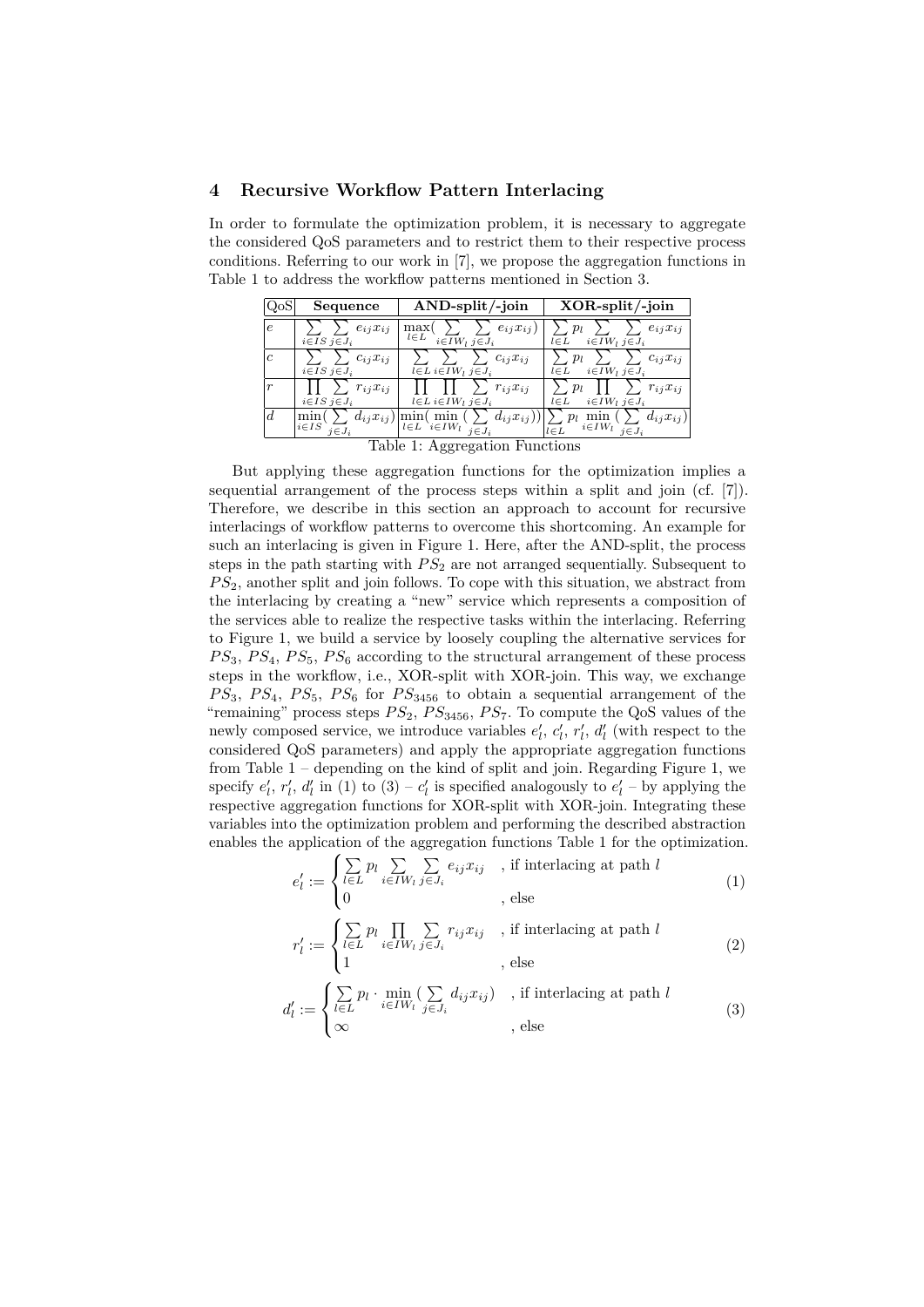#### **5 Optimization Problem**

In this section, we formulate a non-linear optimization problem in Model 1 by specifying the target function in  $(4)$  – aiming at minimizing overall costs of the selected services – and restrictions for the aggregated QoS values addressing workflows arbitrarily compiled by combining sequences, AND-splits/-joins, XORsplits/-joins and Loops. Due to column width, we define  $y_{ij} = d_{ij}x_{ij}$  and introduce  $c_s$ ,  $c_a$ ,  $c_x$  representing the costs for the respective patterns. Further, we use  $L_a$ ,  $L<sub>x</sub>$  to seperate AND-splits from XOR-splits. In order to consider Loops, we would exchange the QoS parameters  $e, c, r$  for the adapted parameters  $e^*, c^*, r^*$  defined in Table 2  $(c^*$  is defined analogously to  $e^*$ ; *d* is not affected by a Loop) (cf. [7]).

|  |  | Model 1 Optimization Problem |  |
|--|--|------------------------------|--|
|--|--|------------------------------|--|

$$
\text{Objective Function} \qquad \qquad \text{minimize } F(x) = c_s + c_a + c_x \tag{4}
$$
\n
$$
\text{so that}
$$

$$
\sum_{i \in IS} \sum_{j \in J_i} e_{ij} x_{ij} + \max_{l \in L_a} (e'_l + \sum_{i \in IW_l} \sum_{j \in J_i} e_{ij} x_{ij}) + \sum_{l \in L_x} p_l \sum_{i \in IW_l} \sum_{j \in J_i} e_{ij} x_{ij} \le b_e \tag{5}
$$

$$
\sum_{i \in IS} \sum_{j \in J_i} c_{ij} x_{ij} + \sum_{l \in L_a} (c'_l + \sum_{i \in IV_l} \sum_{j \in J_i} c_{ij} x_{ij}) + \sum_{l \in L_x} p_l \sum_{i \in IV_l} \sum_{j \in J_i} c_{ij} x_{ij} \le b_c \qquad (6)
$$

$$
\left(\prod_{i\in IS}\sum_{j\in J_i}r_{ij}x_{ij}\right)\cdot\left(\prod_{l\in L_a}(r_l'\cdot\prod_{i\in IW_l}\sum_{j\in J_i}r_{ij}x_{ij})\right)\cdot\left(\sum_{l\in L_x}p_l\prod_{i\in IW_l}\sum_{j\in J_i}r_{ij}x_{ij}\right)\geq b_r\tag{7}
$$

$$
\min\left(\min_{i\in IS}\left(\sum_{j\in J_i}y_{ij}\right),\min_{l\in L_a}\left(d'_l,\min_{i\in IW_l}\left(\sum_{j\in J_i}y_{ij}\right)\right),\sum_{l\in L_x}p_l\cdot\min_{i\in IW_l}\left(\sum_{j\in J_i}y_{ij}\right)\right) \ge b_d\tag{8}
$$

$$
\sum_{l \in L} p_l \sum_{i \in IW_l} \sum_{j \in J_i} e_{ij} x_{ij} = e'_l \qquad \forall l \in L_a | \text{ interlacing at path } l \tag{9}
$$

$$
\sum_{l \in L} p_l \sum_{i \in IW_l} \sum_{j \in J_i} c_{ij} x_{ij} = c'_l \qquad \forall l \in L_a | interlacing at path l \tag{10}
$$

$$
\sum_{l \in L} p_l \prod_{i \in IW_l} \sum_{j \in J_i} r_{ij} x_{ij} = r'_l \qquad \forall l \in L_a \mid \text{interlacing at path } l \tag{11}
$$

$$
\sum_{l \in L} p_l \cdot \min_{i \in IW_l} (\sum_{j \in J_i} d_{ij} x_{ij}) = d'_l \qquad \forall l \in L_a |\text{ interlacing at path } l \tag{12}
$$

$$
\sum_{j \in J_i} x_{ij} = 1 \qquad \forall i \in I \tag{13}
$$

$$
x_{ij} \in \{0, 1\} \qquad \forall i \in I, \forall j \in J_i \tag{14}
$$

In conditions (5) to (8), the restrictions for the regarded QoS parameters are depicted. By integrating  $e'_{l}$ ,  $c'_{l}$ ,  $r'_{l}$ ,  $d'_{l}$  in (5) to (8), we take additional interlacings within the AND-split/-join part into account. The values of  $e'_{l}$ ,  $c'_{l}$ ,  $r'_{l}$ ,  $d'_{l}$  are determined in (9) to (12) by applying the respective aggregation functions for an XOR-split with XOR-join. This way, also other (and more complex) interlacings can be considered. Condition (13) ensures that exactly one service is selected to realize a process step and condition (14) represents the integrality condition.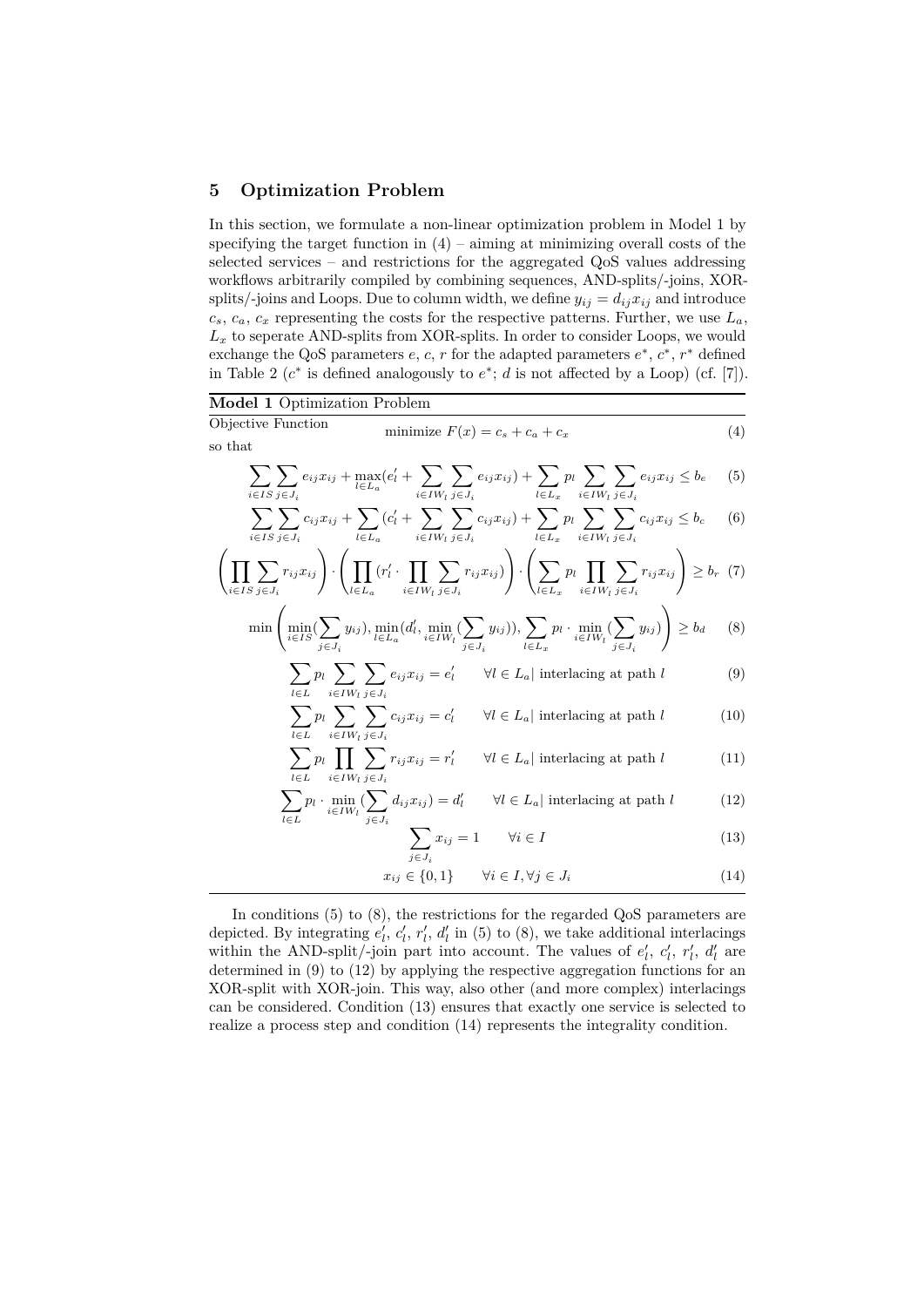As the min/max-operator as well as the multiplication are non-linear aggregation types regarding the decision-variables  $x_{ij}$ , we require to adapt these non-linear functions and terms in order to obtain a linear optimization problem, which can be solved optimally by applying ILP techniques. To linearize the term with the max-operator in (5), we exchange this term for  $e_a^{max}$  and add condition (15) to Model 1. Analogously, additional variables *d min* are specified and appropriate conditions for each min-operator in (8) are added to Model 1. Regarding condition (7), we apply the approximation in (16) to (7) – which is very accurate for parameter values  $z_{ij}$  very close to 1 (such as reliability) – and exchange (7) for (17), which is linear regarding  $x_{ij}$ .

$$
e'_{l} + \sum_{i \in IW_l} \sum_{j \in J_i} e_{ij} x_{ij} \le e_a^{max} \qquad \forall l \in L
$$
 (15)

$$
\prod_{i \in I} \sum_{j \in J_i} z_{ij} x_{ij} \approx 1 - \sum_{i \in I} (1 - \sum_{j \in J_i} z_{ij} x_{ij})
$$
\n(16)

$$
1 - \sum_{l \in L_x} (p_l \sum_{i \in (IS \vee IW_{L_a} \vee IW_l)} (1 - \sum_{j \in J_i} r_{ij} x_{ij})) \ge b_r
$$
 (17)

By performing these adaptation and substitution steps, we transform Model 1 into a linear optimization problem. To compute an optimal solution to this  $problem - if a solution exists - ILP can be applied. In order to address scalability$ issues we propose to relax the integrality conditions for the decision-variables *xij* and calculate an optimal solution using mixed integer linear programming (MILP) (cf. [6]). A valid (probably non-optimal) solution – containing integer values for  $x_{ij}$  – is obtained afterwards by selecting those services, which satisfy the constraints, based on the decision-variables' values. A possible heuristic approach could be H1\_RELAX\_IP  $[12]$ , which is not performing significantly worse compared to the optimal solution (cf. [15]).

|                               | Ex. time |          |                                                                                                                                                                                                                                  | Reliability |                                                        |                               |  |
|-------------------------------|----------|----------|----------------------------------------------------------------------------------------------------------------------------------------------------------------------------------------------------------------------------------|-------------|--------------------------------------------------------|-------------------------------|--|
|                               |          | $e_{ij}$ | $\left \text{Loop}\right e_{ij}^* := \left\{\begin{matrix} \frac{1}{1-\rho_i}e_{ij} & , \text{if } i \in I_{loop} \\ \frac{1}{1-\rho_i}e_{ij} & \frac{1}{1-\rho_i}e_{ij} \end{matrix}\right  r_{ij}^* := \left\{\right.$<br>else |             | $\frac{(1-\rho_i)r_{ij}}{1-\rho_i r_{ij}}$<br>$r_{ii}$ | , if $i \in I_{loop}$<br>else |  |
| Table 9. Agence tion European |          |          |                                                                                                                                                                                                                                  |             |                                                        |                               |  |

Table 2: Aggregation Functions

## **6 Conclusion and Outlook**

In highly competitive markets, flexible and efficient business process execution is mandatory. By applying service-based processes and selecting services which meet the enterprises' business and QoS requirements best, the mentioned flexibility and efficiency can be increased. This leads to the service-selection-problem which has attracted a lot of research efforts recently. But complex workflows have thereby only insufficiently been addressed in the literature (cf. Section 2). The work at hand enables the computation of the optimal solution to the service-selectionproblem without requiring to consider all possible execution paths. It extends previous solutions in this field by allowing arbitrary combinations (including